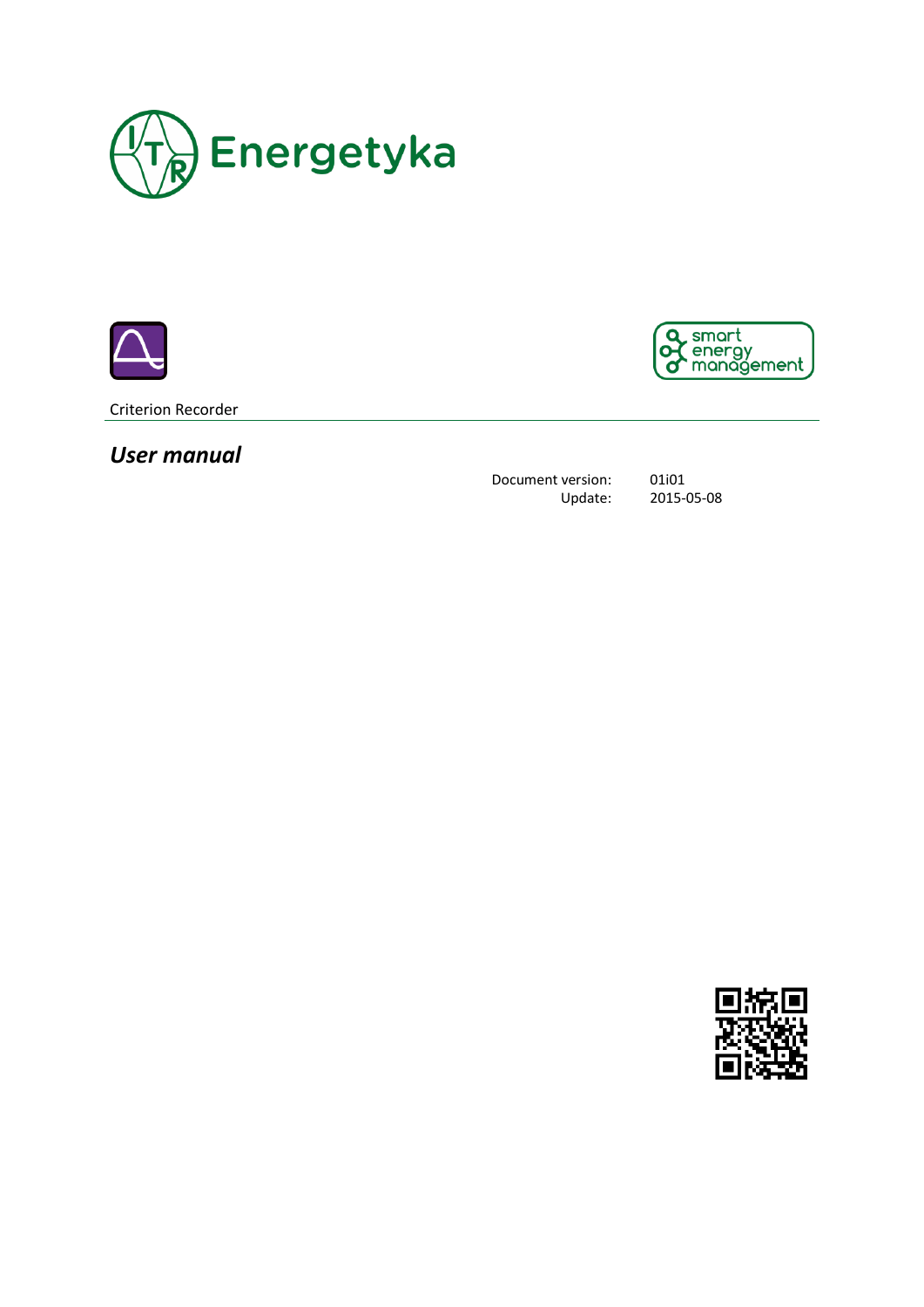## **Bezpieczeństwo**



*When the device is in operation some of its parts may be connected to a hazardous live voltage.*

*Improper operation of the device or its application to purposes different from the intended use may pose hazards to operators and /or may lead to the equipment damage.*



*National and local electrical safety regulations must always be followed.*



*The user shall be held fully responsible for any safety risk and possible failures of the equipment that may arise due to such an improper operation or misuse.* 



*Exploration of damaged device can result in malfunction of protected object and result in threat to life and health.*



*Reliable and defect-free operation of the device needs appropriate transportation, handling, storage, installation and commissioning as well as correct operation and maintenance.* 

*The device can be installed and operated solely by accordingly trained personnel.*

### **Attention**



*We reserve the right to modify the device.*



*Device is an industrial monitoring and control instrument.*



*Remaining user documentation can be downloaded fro[m energetyka.itr.org.pl](http://www.energetyka.itr.org.pl/)*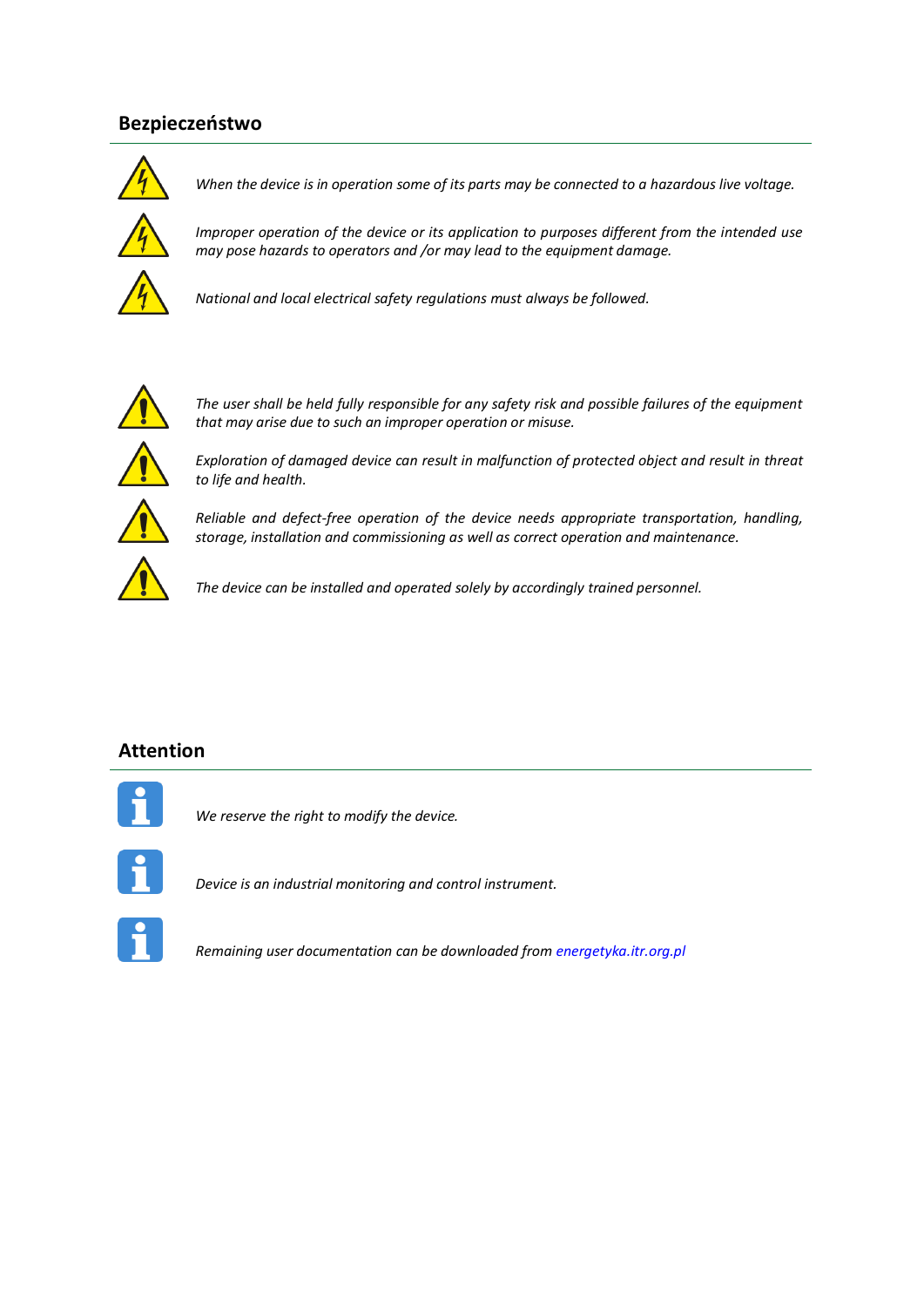

#### Contents:

| $\mathbf 1$ .    |      |        |  |
|------------------|------|--------|--|
|                  |      |        |  |
| $\overline{2}$ . |      |        |  |
| 3.               |      |        |  |
|                  |      |        |  |
| 3.2.1.           |      |        |  |
|                  |      |        |  |
|                  |      | 3.2.2. |  |
|                  |      |        |  |
|                  |      | 3.3.1. |  |
| 3.3.2.           |      |        |  |
|                  |      |        |  |
|                  |      |        |  |
| 4.               |      |        |  |
| 5.               |      |        |  |
| 51               |      |        |  |
|                  | 52   |        |  |
|                  | 53   |        |  |
|                  | 5.4. |        |  |
|                  | 5.5. |        |  |
| 6.               |      |        |  |
| 7.               |      |        |  |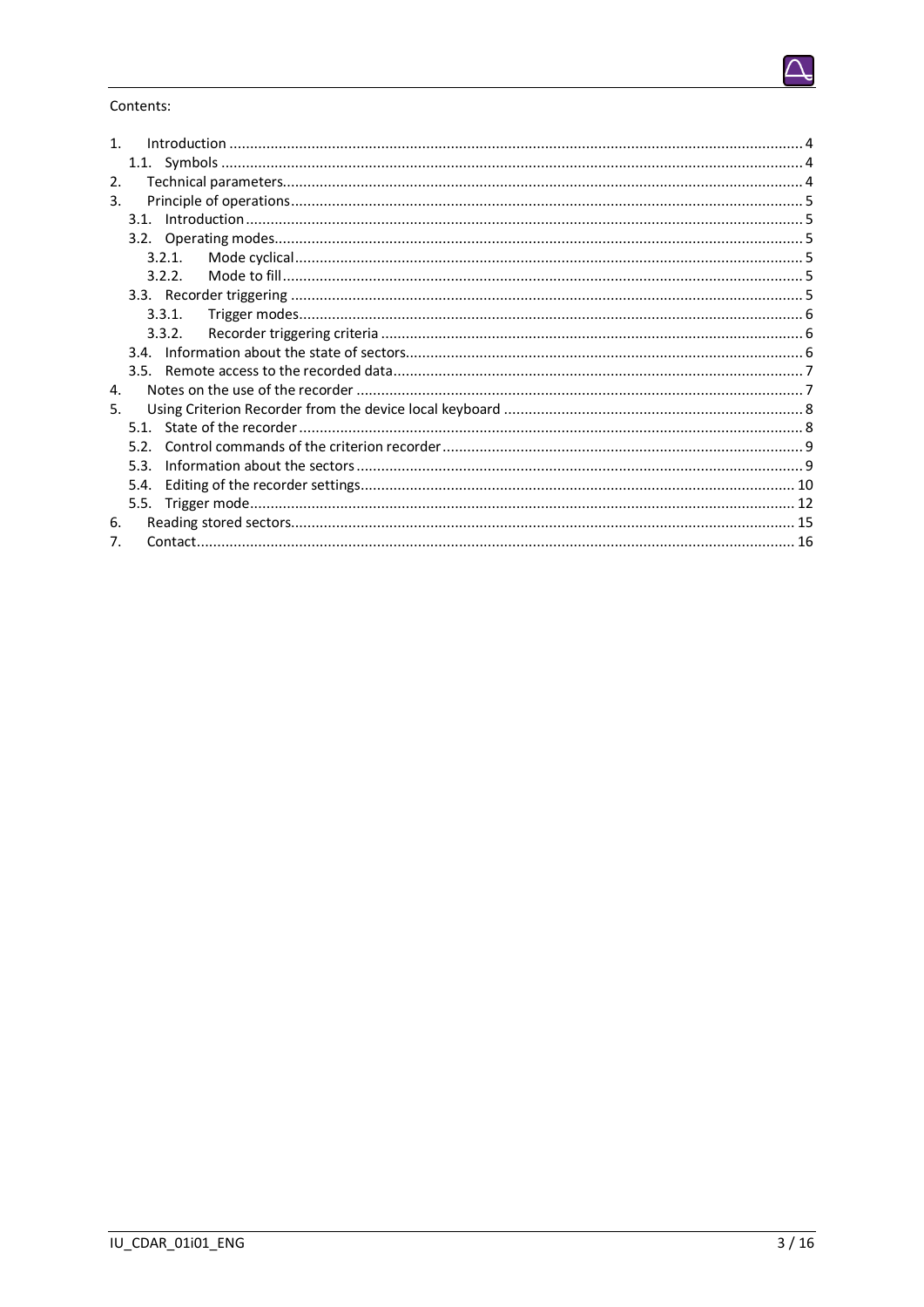# <span id="page-3-0"></span>**1. Introduction**

## <span id="page-3-1"></span>**1.1. Symbols**



*Electrical warning symbol indicates the presence of hazardous energy circuits or electric shock hazards.*



*The warning symbol indicates the important information related to the threat to life and health.*



*The information symbol indicates the clarification of relevant features and parameters of the device.*

# <span id="page-3-2"></span>**2. Technical parameters**

#### **Table 1**

| <b>Parameter</b>                                                                         | <b>Value</b>                                                                        |
|------------------------------------------------------------------------------------------|-------------------------------------------------------------------------------------|
| The number of memory sectors for the criterion data<br>recordings                        | 125                                                                                 |
| $Tr - time of the recording, depends on the division of$<br>available memory on sectors: |                                                                                     |
| - 1 sector (1 signal A, 1x16 signal D)                                                   | - 655,27 s/sector                                                                   |
| - 5 sectos (8 signals A, 5x16 signals D)                                                 | - 20,15 s/sector                                                                    |
| - 25 sectors (8 signals A, 5x16 signals D)                                               | $-4,02$ s/sector                                                                    |
| Tw $[s]$ – length of the recording time before the recorder                              | Set in a range 01 of the time Tr                                                    |
| triggering                                                                               |                                                                                     |
| Recorder state of the operation                                                          | blocked                                                                             |
|                                                                                          | active, waiting for a triggerig                                                     |
|                                                                                          | active, recording of the data                                                       |
|                                                                                          | full                                                                                |
| Recorder mode of the operation                                                           | cyclic                                                                              |
|                                                                                          | to fill                                                                             |
| Recorder trig modes                                                                      | single                                                                              |
|                                                                                          | multiple                                                                            |
| Recorded analog signals *)                                                               | - electrical signals: 11, 12, 13, 2. 11, 2. 12, 2. 13, U1, U2,<br>U3, I0, 2. I0, U0 |
|                                                                                          | - optional analog inputs/outputs (PT100, 4-20mA,0-                                  |
|                                                                                          | 10V)                                                                                |
| Recorded digital signals *)                                                              | - digital inputs: max. 48                                                           |
|                                                                                          | - digital outputs: max. 32                                                          |
|                                                                                          | - optical inputs: max. 8                                                            |
|                                                                                          | - internal digital signals: max. 40                                                 |
| Sampling frequency / period                                                              | 50Hz / 20 ms                                                                        |
| Recorder triggering reasons                                                              | - at the request of the operator                                                    |
|                                                                                          | - from exceeding the upper or lower value of selected                               |
|                                                                                          | analog signals                                                                      |
|                                                                                          | - from rising edges of digital inputs or outputs                                    |
|                                                                                          | - from rising edges of internal digital signals,<br>for                             |
|                                                                                          | example an excitation of a selected protection, a                                   |
|                                                                                          | request of switch opening, TRIP and ALARM signals                                   |
|                                                                                          | - from a programmable logic                                                         |

Remarks\*) Recording of particular signals depend on the current version of the device.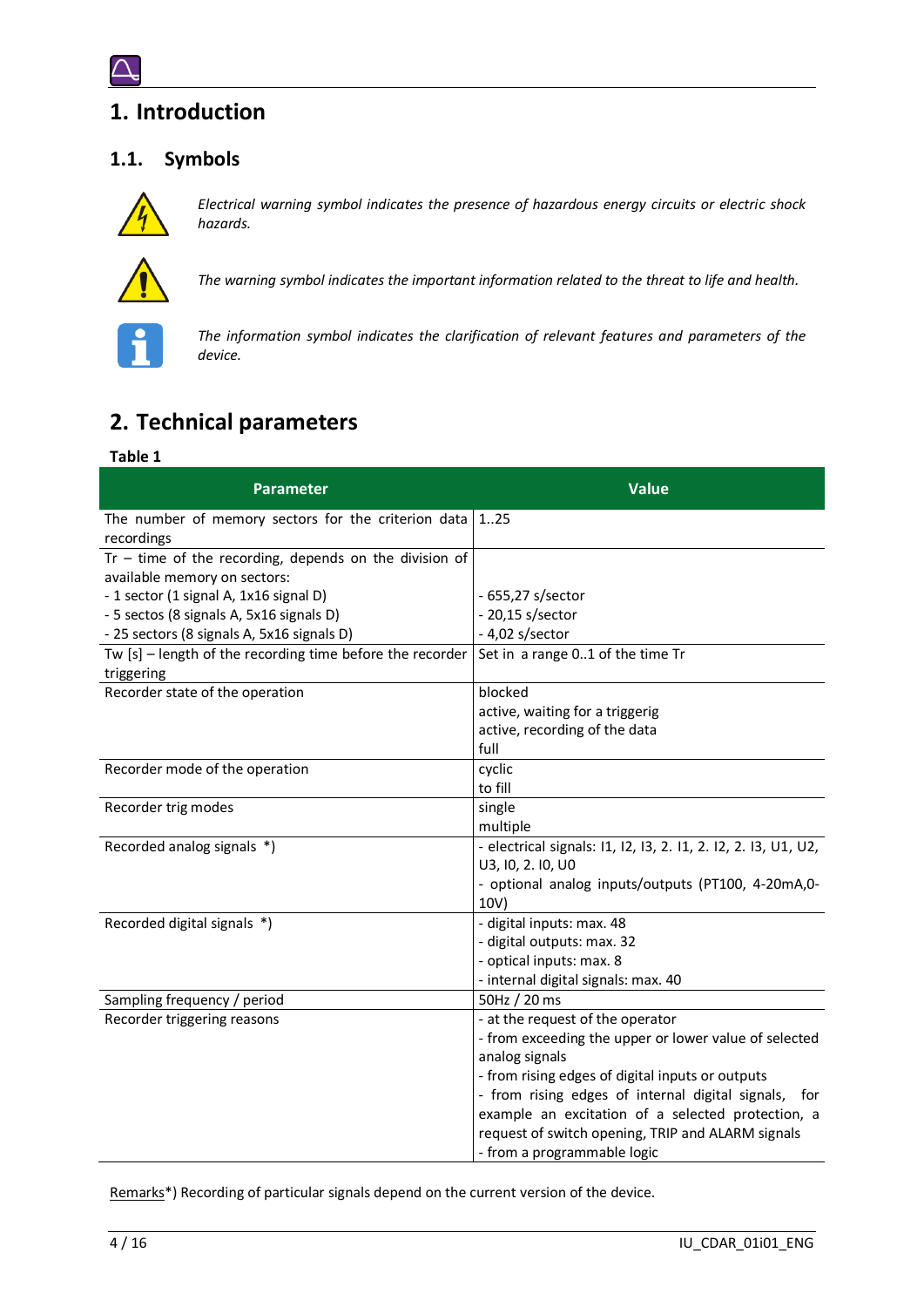# <span id="page-4-0"></span>**3. Principle of operations**

## <span id="page-4-1"></span>**3.1. Introduction**

The criterion recorder records analog and digital signals available in the protection device into battery backed memory when triggering conditions occurs for subsequent analysis. Analog and digital data are recorded at a frequency of 50 Samples/s. The recorder can record following analog signals: the phase voltages U1, U2, U3, phase currents I1, I2, I3, 2. I1, 2. I2, 2. I3, voltage U0, currents I0, 2. I0. Depending on the version of the device up to 6 temperature signals T1 ... T6 and the rotor resistance signal Rrot can also be recorded.

The user can arbitrarily choose signals for a registration. The number of signals selected for registration affect the data recording time. With a smaller number of selected signals recording time is extended, with more selected signals recording time becomes shorter.

Depending on the current configuration the memory of the recorder can be divided into 1 to 25 blocks of data called sectors. The allocation of memory into sectors determines the time of the registration. The fewer number of sectors recording time is greater, the larger number of sectors recording time is less. Example of memory allocation into five sectors is given in the figure below. Sectors 1 and 2 contain the recorded values. The next criterion data will be recorded in the sector 3. Sectors 4, 5 are empty.



*Fig. 3.1. Example of the criterion recorder memory allocation into five sectors.*

Writing fault data to the sector is made continuously on the basis of a circular buffer until the triggering condition occurs. After triggering the recorder fault data are written into the current sector to completely fill it and then depending on the triggering mode next sector registration is initiated or the recorder goes into blocked state.

Writing criterion data to the sector is made continuously on the basis of a circular buffer until the triggering condition occurs. After triggering the recorder criterion data are written into the current sector to completely fill it and then depending on the triggering mode next sector registration is initiated or the recorder goes into blocked state.

## <span id="page-4-2"></span>**3.2. Operating modes**

The criterion recorder can operate in one of two modes:

- cyclical
- to fill

#### <span id="page-4-3"></span>**3.2.1. Mode cyclical**

In the cyclical mode criterion data are initially written into the subsequent free sectors. After saving the last free sector further data are written on the position of the oldest sector, destroying his previous content.

#### <span id="page-4-4"></span>**3.2.2. Mode to fill**

In the operating mode to fill criterion data are written into the subsequent free sectors. After writing all sectors the criterion recorder indicates the full status and further registration is stopped. Next registrations in this mode are possible after erasing all sectors.

### <span id="page-4-5"></span>**3.3. Recorder triggering**

The registration in a sector starts with the recorder triggering. The user can set the manner of registration triggering via available trigger modes and criteria.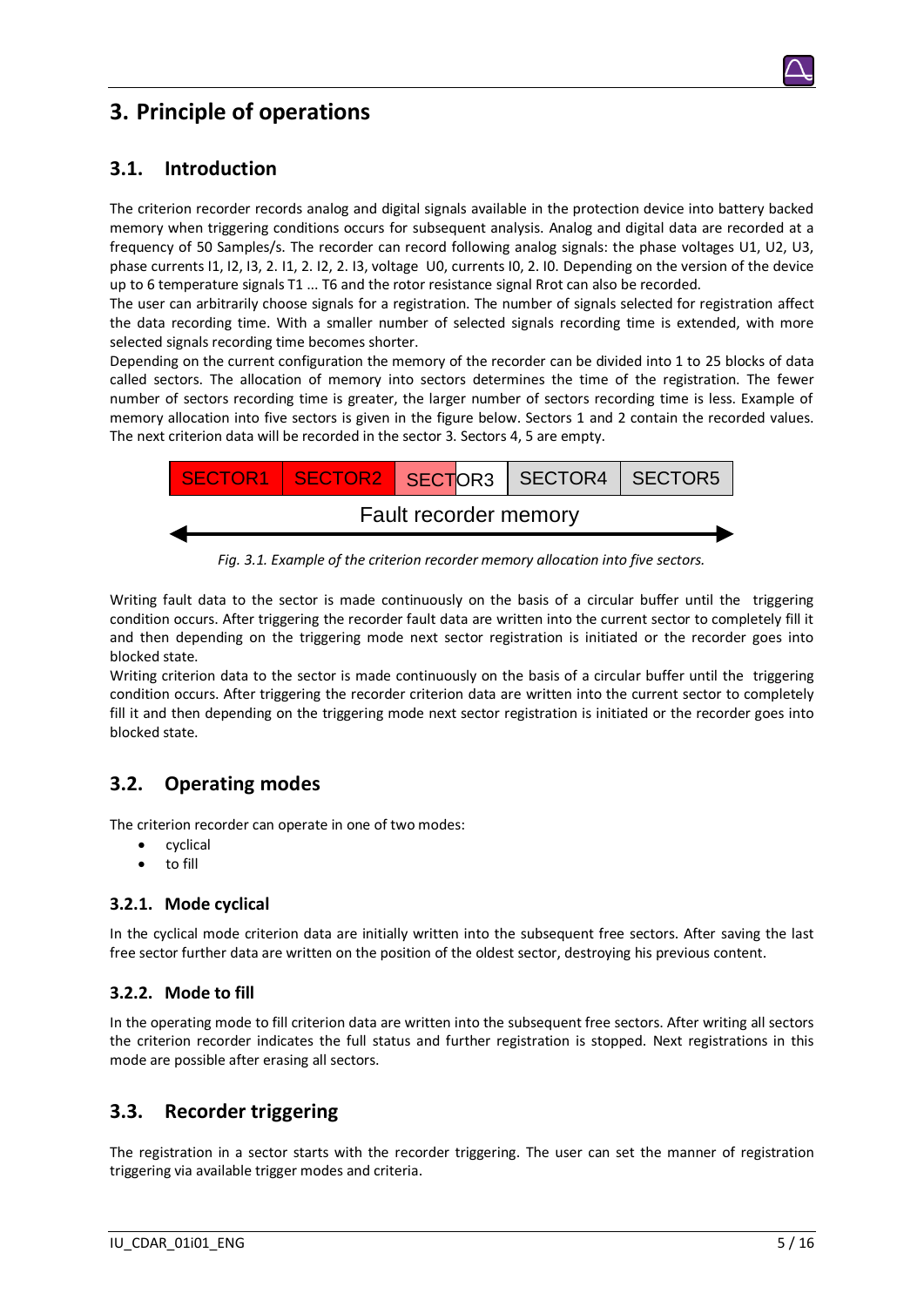

#### <span id="page-5-0"></span>**3.3.1. Trigger modes**

The criterion recorder has two modes of triggering:

- -single
- -multiple

In a **single trigger** mode only one sector of data is recorded and the recorder goes inactive.

In a **multiple trigger** mode recorder writes all criterion data satisfying the recorder trigger conditions.

Within each sector we can distinguish two areas of a data registration:

- before triggering
- after triggering.



*Fig.3.3.1. Criterion data recording in a sector.*

The time before triggering Tw (called advance time) is programmable and must satisfy the condition Tw <Tr. If the time from the activation of the recorder until its triggering is shorter than the programmed time Tw then the area before the trigger becomes shorter, and the area after triggering is appropriately longer. In the event of a device power failure during data writing, the recording time Tr is shortened.

#### <span id="page-5-1"></span>**3.3.2. Recorder triggering criteria**

The criteria for triggering the recorder include a set of conditions which satisfying starts data writing to the sectors. The user can choose the following criteria for triggering the recorder:

- from the increase of the analog signal above the programmed upper limit value:
- >U1, >U2, >U3, >U0 , >I1, >I2, >I3, >I0, >2. I1, >2. I2, >2. I3, >2. I0
- from the decrease of the analog signal below the programmed lower limit value:
- <U1, <U2, <U3, <U0 , <I1, <I2, <I3, <I0, <2. I1, <2. I2, <2. I3, <2. I0
- from the rising edge of selected digital inputs (also optical inputs)
- from the rising edge of selected digital outputs
- from the rising edge of selected internal digital signals
- on demand of the local or remote operator
- from a programmable logic

## <span id="page-5-2"></span>**3.4. Information about the state of sectors**

Each of the recorded sectors contains a set of information about the recorded data and the state of the sector. Sectors are described by:

- a sector number
- the format of the data in the sector
- the current state of the sector (written / empty)
- date and time of the recorder triggering
- the real time of the criterion data recording (Tr)
- the real time of advance of the recording (Tw)
- the reason of the criterion recorder triggering
- the nominal values of voltages and currents recorded in recorder to determine the values of these signals on the primary side

Tr and Tw times given in the sector information may vary from values programmed in settings of the device. The reason for this may be a power failure during a data recording or a recording subsequent criterion data at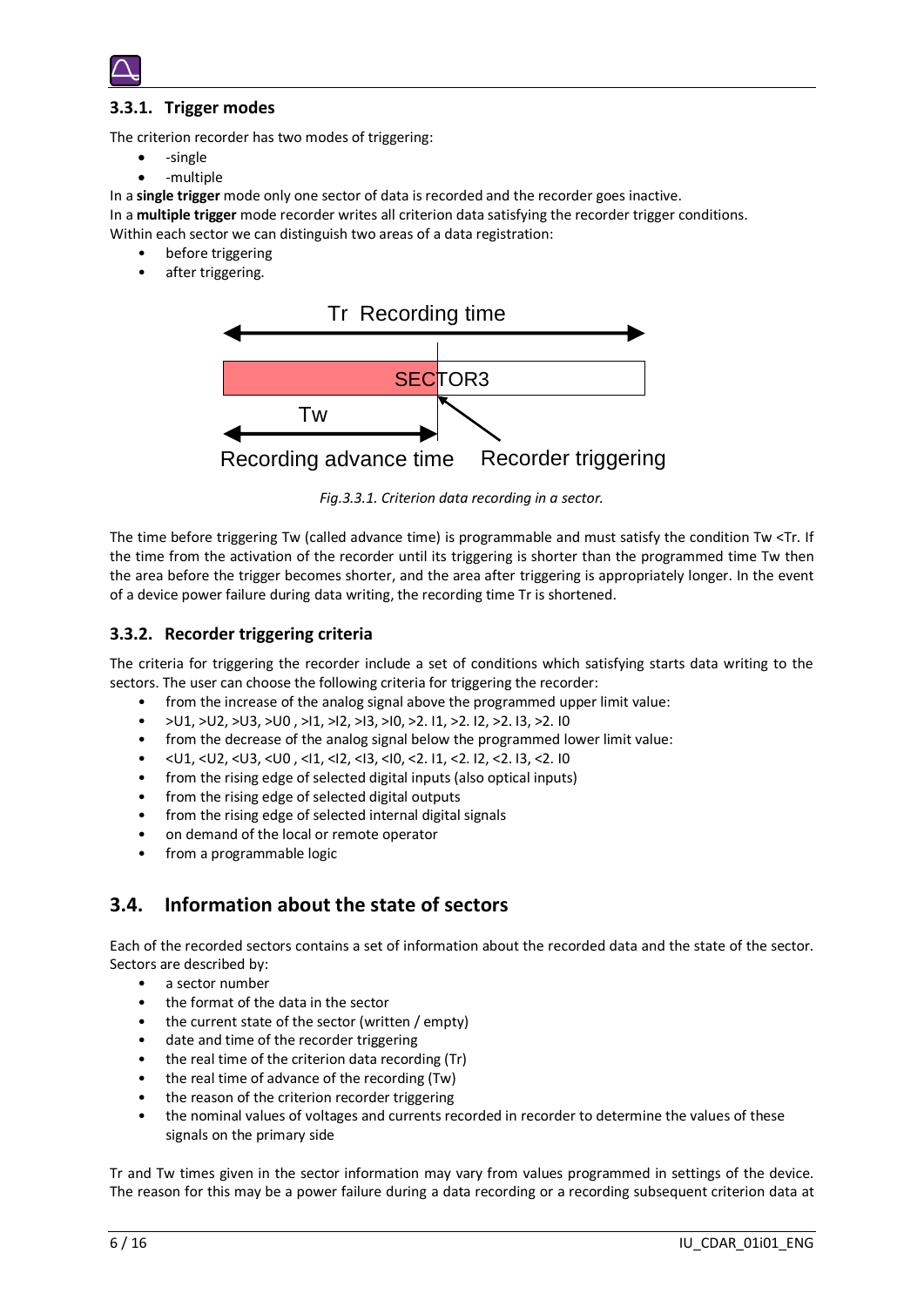

## <span id="page-6-0"></span>**3.5. Remote access to the recorded data**

Remote service of the recorder is done via serial ports available in the device (RS485, fiber optic, Ethernet, USB). Using software ELF it is possible:

- viewing the status of the recorder and the state of sectors
- editing recorder settings
- activating or blocking the recorder
- reading written sectors and archiving
- removing of sectors.

<span id="page-6-1"></span>Criterion data read from the device are stored in the computer disk storage in the Comtrade format. For their visualization the computer programs ELF or FaultViewer can be used.

# **4. Notes on the use of the recorder**

- 1. The number of analog and digital signals selected for recording and the number of registered sectors affect the structure of the data in the sector. Changing the value of any of these parameters in the recorder settings causes a loss recently registered data in sectors.
- 2. The minimum number of sectors in the cyclical mode is 2, in the mode to fill is 1. The work with one memory sector is possible only after setting triggering mode to single.
- 3. Settings must satisfy the following requirements:
	- at least one data format to record in the sector must be selected,
	- at least one reason of recorder triggering must be selected,
	- after setting the recorder triggering from digital inputs the input number should be selected. The same must be done in the case of triggering from digital outputs and internal signals,
	- after setting the triggering from increase or decrease the value of analog signal the threshold of the triggering must be set.
- 4. Remote reading of the recorded data is possible only in an inactive state of the recorder.
- 5. In the device event logger (after configuring recorder in the Settings window) the following operations can be annotated:
	- settings change
	- removal of the sectors
	- the recorder state change
	- the recorder triggering
- 6. In a case of a power loss and return the recorder behaves as follows:
	- if it was in an inactive state, after power return the state will also be inactive,
	- if it was in an active state and waiting for a trigger (registration of phase Tw), after a power return it will continue in this state. Tw registration phase starts from the beginning,
	- if it was in the registering process after a power return the last recording will be completed with reduced time Tr. Then, depending on the current operating mode, next sector recording is initiated or the recorder is blocked.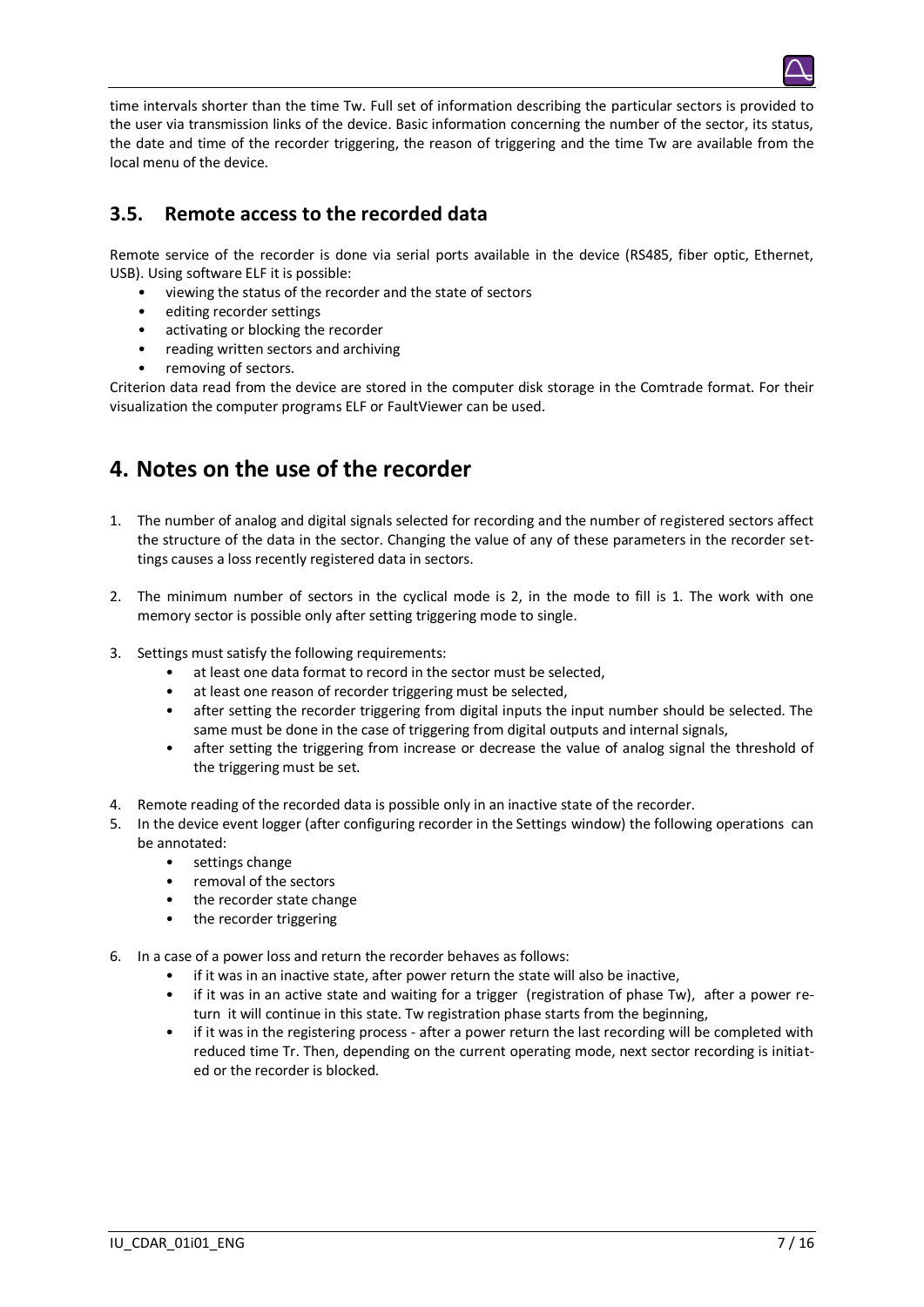# <span id="page-7-0"></span>**5. Using Criterion Recorder from the device local keyboard**

The main window of the criterion recorder is invoked form the main menu by using the local keyboard buttons  $\uparrow, \downarrow$ , OK. Full path to the main window of the criterion recorder is as follows:



**Management**  $\Rightarrow$  **Extension**  $\Rightarrow$  **CDAR - criterion recorder** 

In the main window of the criterion recorder there are the following items of menu:

- State of the recorder
- Recorder commands
- Sectors
- **Settings**
- Recorder trig

### <span id="page-7-1"></span>**5.1. State of the recorder**

In the State of the recorder window there are displayed information about actual operating mode of the criterion recorder, time and data of the recording in the sector, sampling frequency of the recorded data. The recorder may be in one of the following modes:

- Blocked
- Active waiting for a recorder triggering
- Data recording during data writing to the sector
- Filled for the mode to fill after saving all available sectors

The State of the recorder window is invoked from the Criterion recorder menu, by pushing local keyboard buttons  $\uparrow, \downarrow$ , OK and choosing State of the recorder item. Full path to the State of the operation window is as follows: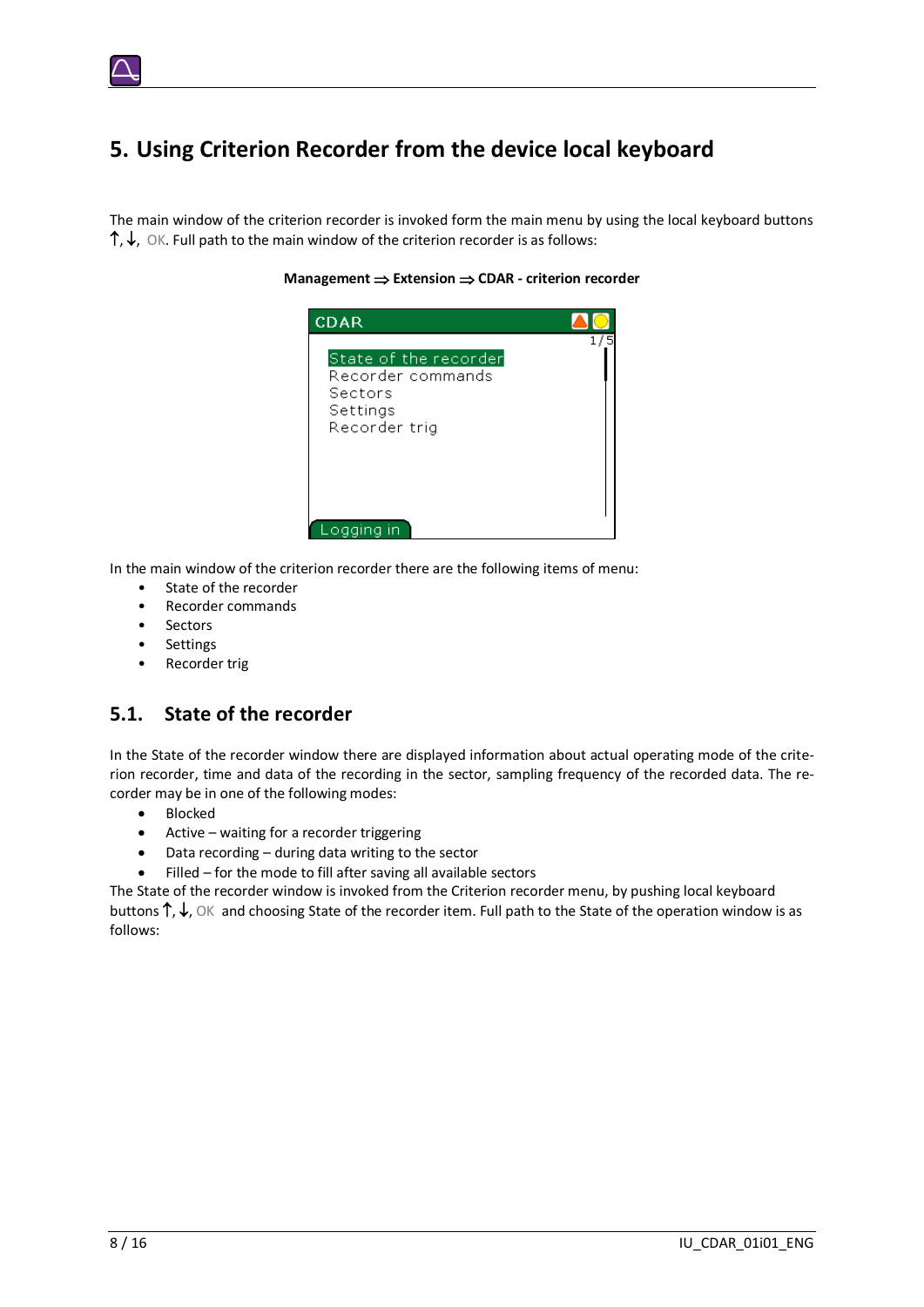

| <b>State of the recorder</b>                                   |                           |
|----------------------------------------------------------------|---------------------------|
| State of operation<br>T recording sectors [s]<br>Sampling [Hz] | Activated<br>6,04<br>2000 |
|                                                                |                           |

#### <span id="page-8-0"></span>**5.2. Control commands of the criterion recorder**

There are four control command to control the criterion recorder. The Control command window is invoked from the Criterion recorder menu, by pushing local keyboard buttons  $\uparrow$ ,  $\downarrow$ , OK and choosing Recorder commands item. Full path to the control command window is as follows:

**Management**  $\Rightarrow$  **Extension**  $\Rightarrow$  **CDAR - criterion recorder**  $\Rightarrow$  **Recorder commands** 



In the Control commands window following commands are available:

- Block blocking of the recorder
- Unblock unblocking of the recorder
- Record triggering of the recorder at the operator request
- Clear sectors deleting all of the saved sectors

To invoke the specified command, it should be selected by using local keyboard buttons  $\uparrow, \downarrow$ , and next confirmed by pushing button OK. Only the logged user – which has the appropriate privileges – can invoke control commands of the criterion recorder.

#### <span id="page-8-1"></span>**5.3. Information about the sectors**

In the Sectors window information about the state of a recorded sector are displayed. The Sectors window is invoked from the Criterion recorder menu, by pressing local keyboard buttons  $\uparrow, \downarrow$ , OK and choosing Sectors item. Full path to the Sectors Window is as follows: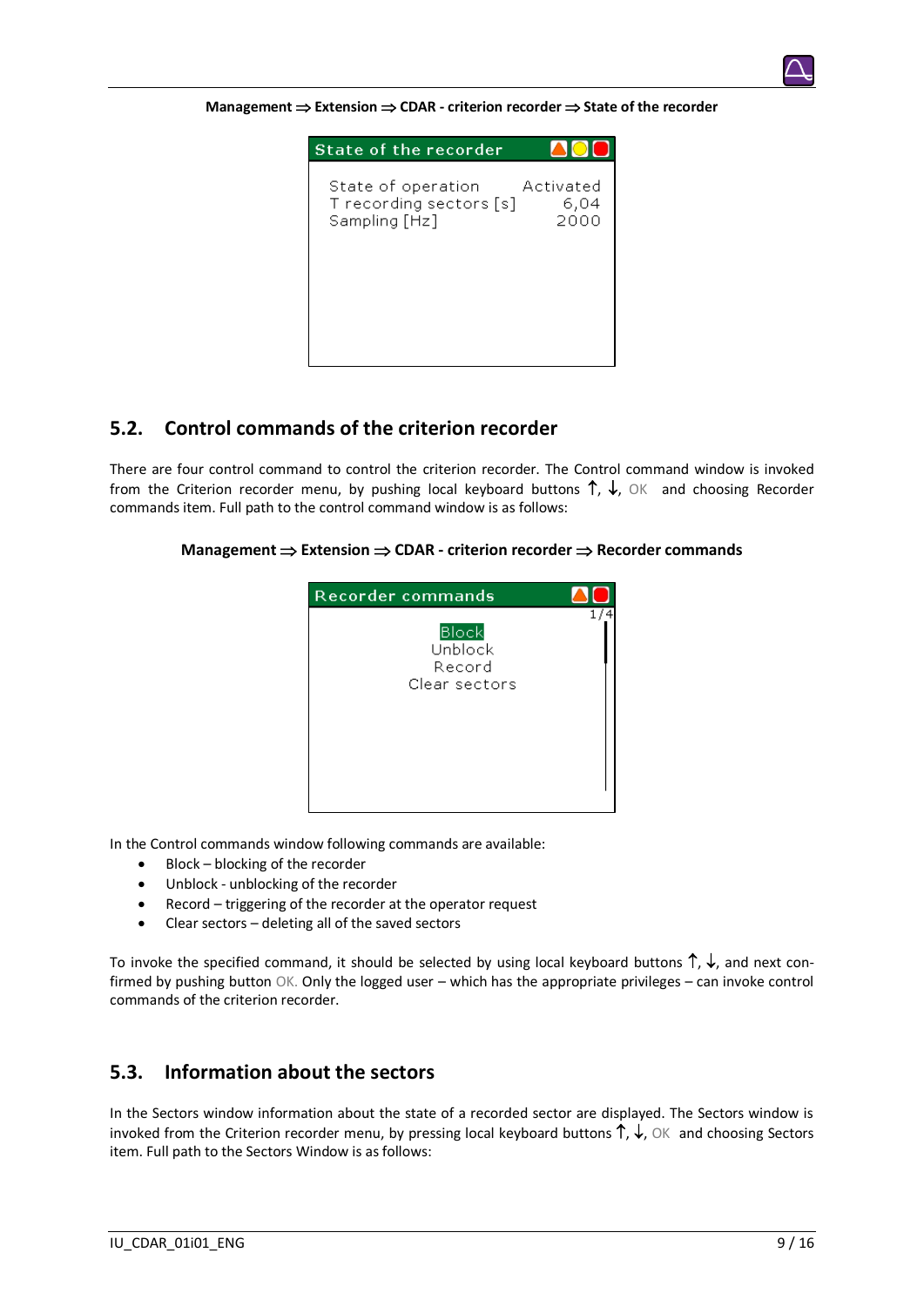

**Management**  $\Rightarrow$  **Extension**  $\Rightarrow$  **CDAR - criterion recorder⇒ Sectors** 



Invoking Information windows about the sectors is done by using the local keyboard  $\uparrow$ ,  $\downarrow$ . If the specified sector contains stored data, the following information is displayed: date and time of the recorder triggering, the reason of triggering with appropriate parameter, registration advance time. If the specified sector doesn't store criterion data, there is displayed information "Empty".

### <span id="page-9-0"></span>**5.4. Editing of the recorder settings**

The Settings window is invoked from the Criterion recorder menu, by pushing local keyboard buttons  $\uparrow, \downarrow$ , OK and choosing Settings item. Full path to the Settings Window is as follows:

#### **Management**  $\Rightarrow$  **Extension**  $\Rightarrow$  **CDAR - criterion recorder⇒ Settings**



In the Settings window the user can change the following recorder settings in accordance with their range shown in the Table 1:

- Mode of operation
- Triggering mode
- Number of sectors
- Recording advance time
- Analog data
- Digital data
- **Fvents**

The choice of setting to edit and editing individual settings is made by using the local keyboard buttons  $\uparrow$ ,  $\downarrow$ , OK and context buttons Select andSave. In the Analog and Digital Data Settings it is possible to select signals that will be recorded in the sectors after triggering of the recorder. The various recorder settings editing windows are showed below.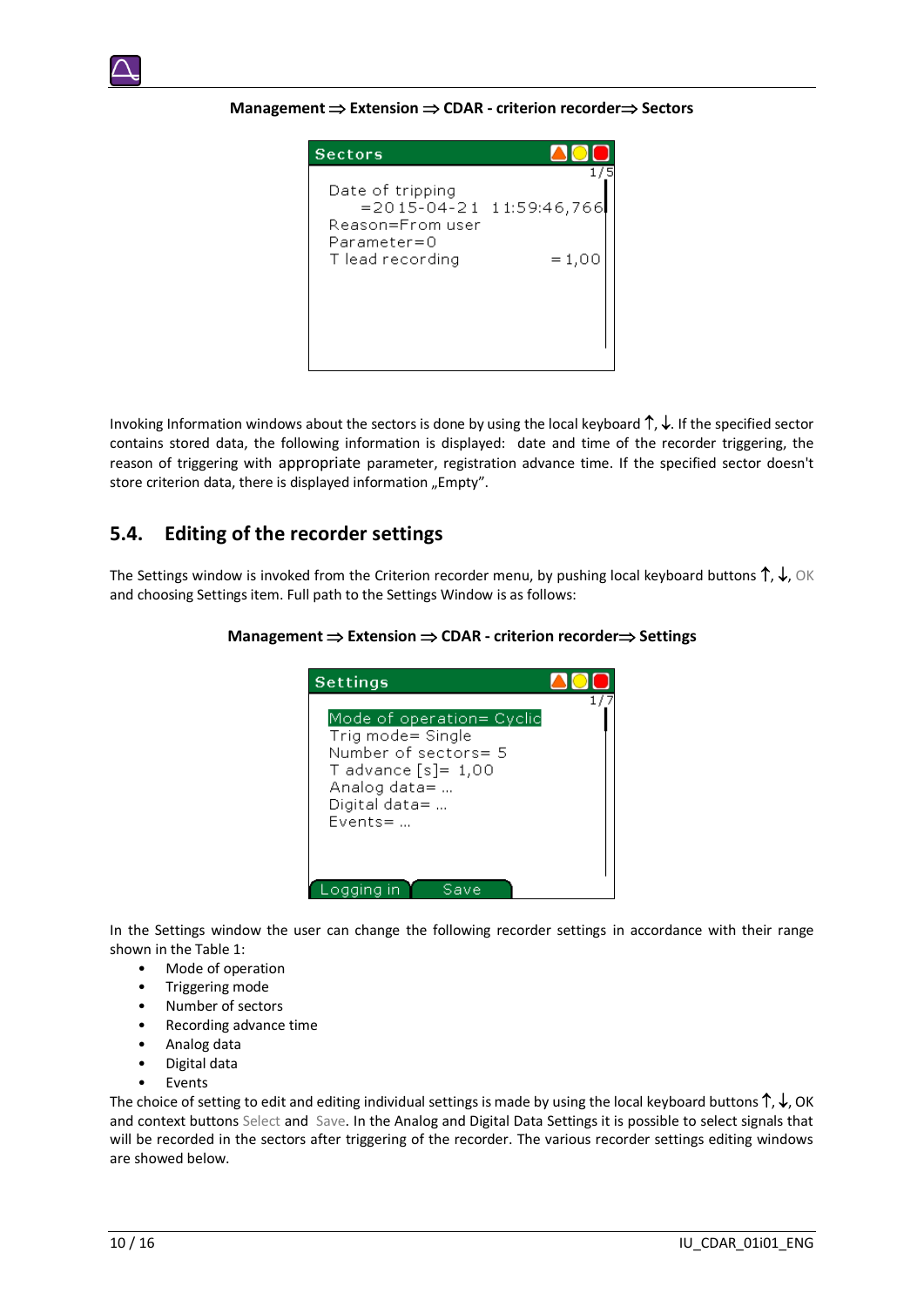

Editing window of the operational mode Editing window of the triggering mode

Selection of the operational mode and triggering mode id done by using buttons  $\uparrow, \downarrow$ . Setting of the selected item is done by means of a context button Select, and the confirmation is done by pressing button OK.

| Number of sectors       | T advance [s]                  |
|-------------------------|--------------------------------|
| $min = 1$<br>$max = 25$ | $min = 0,00$<br>$max = 655,35$ |
| 05                      | 001,00                         |
|                         |                                |

Editing window of sectors number Editing window of advance time of recording

Selection of the operational mode and triggering mode id done by using buttons  $\uparrow, \downarrow$ . Setting of the selected item is done by means of a context button Select, and the confirmation is done by pressing button OK.

| Analog data                                                                      | Digital data                                                                                   |
|----------------------------------------------------------------------------------|------------------------------------------------------------------------------------------------|
| $\cup$ 1 [V]<br>U2 [V]<br>U3 [V]<br>uo [v]<br>11[A]<br>12 [A]<br>13 [A]<br>IO[A] | Inputs 1-16<br>Inputs 17-32<br>Outputs 1-16<br>Outputs 17-32<br>$\boxtimes$ Optical inputs 1-8 |
|                                                                                  | Select<br>Select,                                                                              |

Editing window of analog data Editing window of digital data

Selection of the recorded analog and digital data is done as follows: by using buttons  $\uparrow$ ,  $\downarrow$  select signal for recording, then mark with a cross by using context button Select. OK button confirms the setting.

By means of setting Events available in the Settings window the user can choose, which events coming from the recorder will be recorded in the events log. In the events log of the device following criterion recorder events can be recorded: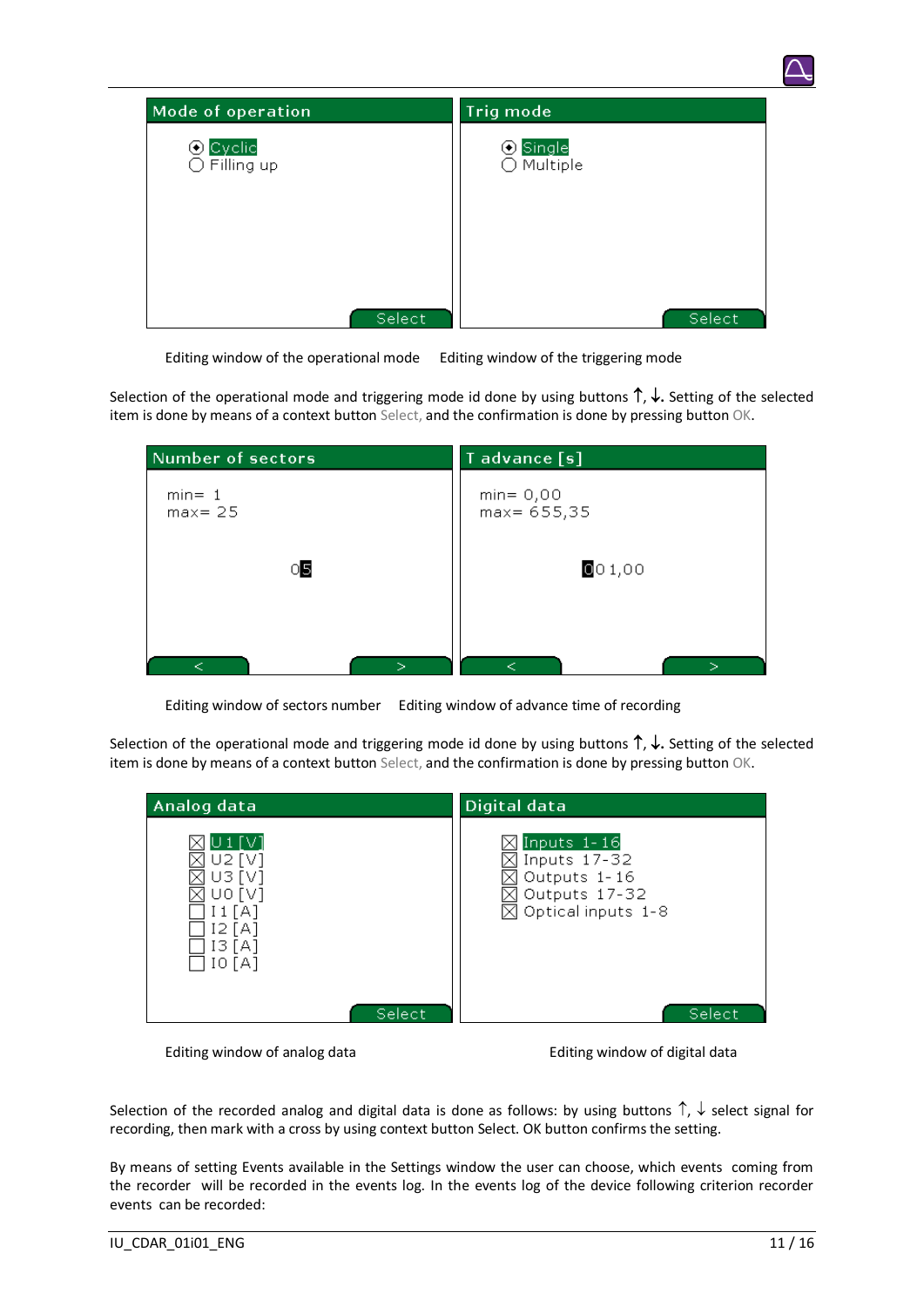

- Change of parameters
- Clear sectors
- Change of state
- Recorder trig



Selection of events for recording is done by using buttons  $\uparrow$ ,  $\downarrow$  and context button Select. OK button confirms the setting.

In order to the final approval of recorder settings in the Settings window the context button Save should be pressed.



If the settings values was written correctly, on the screen will be displayed message **Command accepted**. Otherwise it will be displayed message **Operation error**.

### <span id="page-11-0"></span>**5.5. Trigger mode**

The recorder triggering window is invoked with menu Criterion Recorder and next Recorder trig using keyboard keys  $\uparrow, \downarrow$ , OK and context button Save. Full path to the window of the settings edition is:

#### **Management**  $\Rightarrow$  **Extension**  $\Rightarrow$  **CDAR - criterion recorder** $\Rightarrow$  **Trigger mode**

In the trigger mode widow the change of currents and voltages thresholds is available beyond which recorder is released and the data are saved to the sector. Triggering of the recorder may occur as a result of the increase above or fall below the set threshold. The threshold values for the rise and fall signals are set independently in nominal units.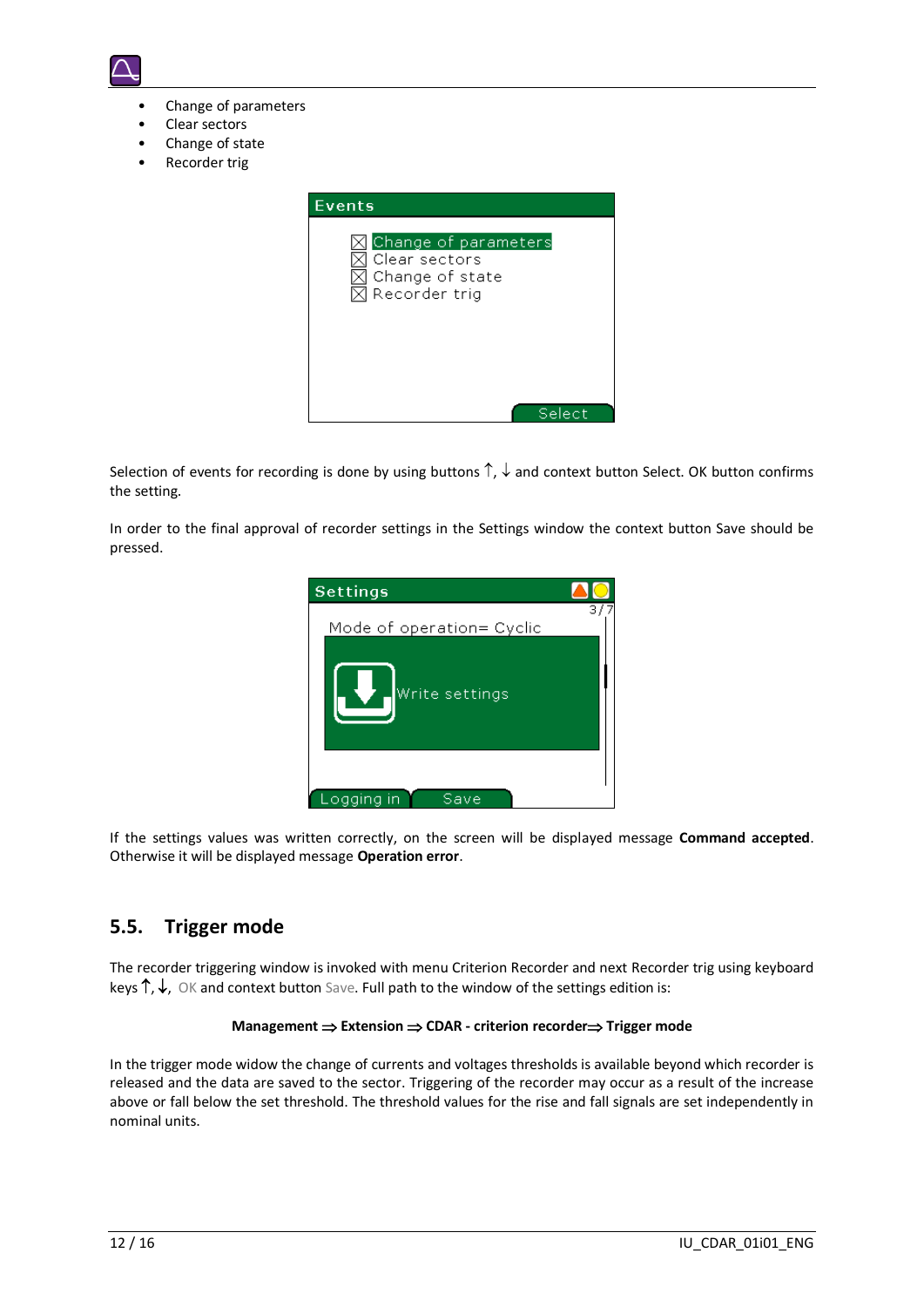



In the window of recorder triggering mode analog and digital signals are chosen, as a source of triggering. Select the appropriate analog signal using the  $\uparrow$ ,  $\downarrow$  and OK buttons, set its threshold using  $\uparrow$ ,  $\downarrow$  and context buttons **<**,**>** and accept changes by OK button. Then changes should be saved by context button Save. Message **Command accepted** will appear.

| Decreased value                                                          |        |
|--------------------------------------------------------------------------|--------|
| U 1 [V]<br>U2[V]<br>U3[V]<br>UO [V]<br>I1[A]<br>I2[A]<br>13[A]<br>10 [A] |        |
|                                                                          | Select |

In the window Decreased value using  $\uparrow$ ,  $\downarrow$  keys desired signal should be chosen and selected or deselected using Select button. Then confirm edition using OK button. Similarly signals which increase the value above the programmed threshold value triggers recorder are selected. To do this choose parameter Increased value and select appropriate analog signals.

| Increased value                                                           |        |
|---------------------------------------------------------------------------|--------|
| U 1 [V]<br>U2 [V]<br>U3 [V]<br>U0 [V]<br>I1[A]<br>12[A]<br>13[A]<br>IO[A] |        |
|                                                                           | Select |

To select the digital signals which rising edge triggers the recorder, user should select appropriate option using the  $\uparrow$ ,  $\downarrow$ , for example From digital inputs 1-16 and accept it by OK button. Window From digital inputs 1-16 will appear.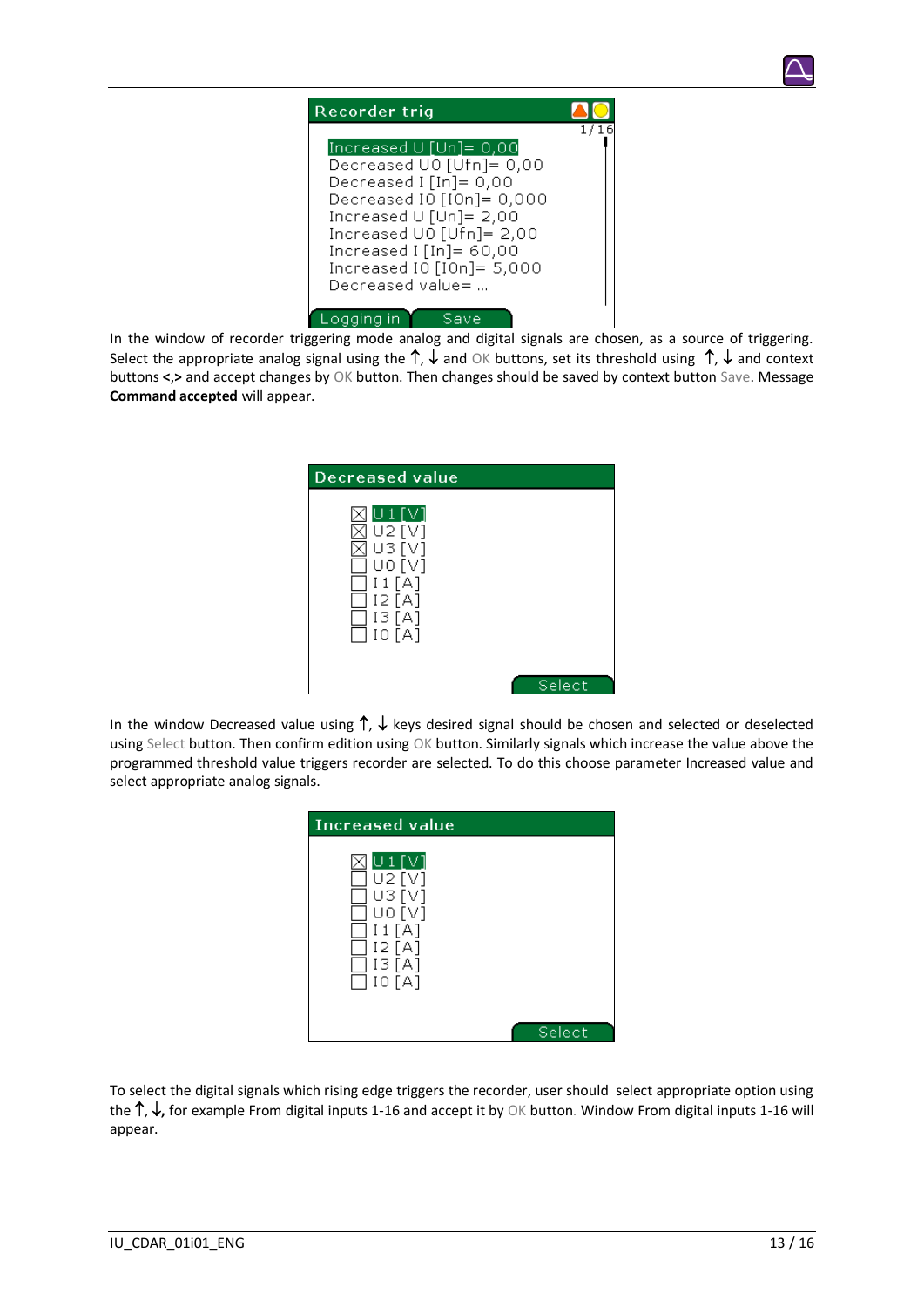

| From digital inputs 1-16 |
|--------------------------|
| bit 0<br>bit 1<br>bit 2  |
| bit 3<br>bit 4<br>bit 5  |
| bit 6<br>bit 7<br>bit 8  |
| bit 9<br>Select          |

In the From digital inputs 1-16 window, using  $\uparrow$ ,  $\downarrow$  buttons select the desired signals. Then using context button Select, select or deselect it and confirm by OK. Save should be made by Save context button. Message **Command accepted** will appear.

In order to select the user, who can trigger the recorder, option From user should be selected using  $\uparrow$ ,  $\downarrow$ buttons and accepted by OK button. The window From user will appear.



In the From user window using  $\uparrow$ ,  $\downarrow$  keys select user box to edit. Then using context button Select select or deselect it and confirm edition by OK button. Save should be done by Save context button. Message **Command accepted** will appear.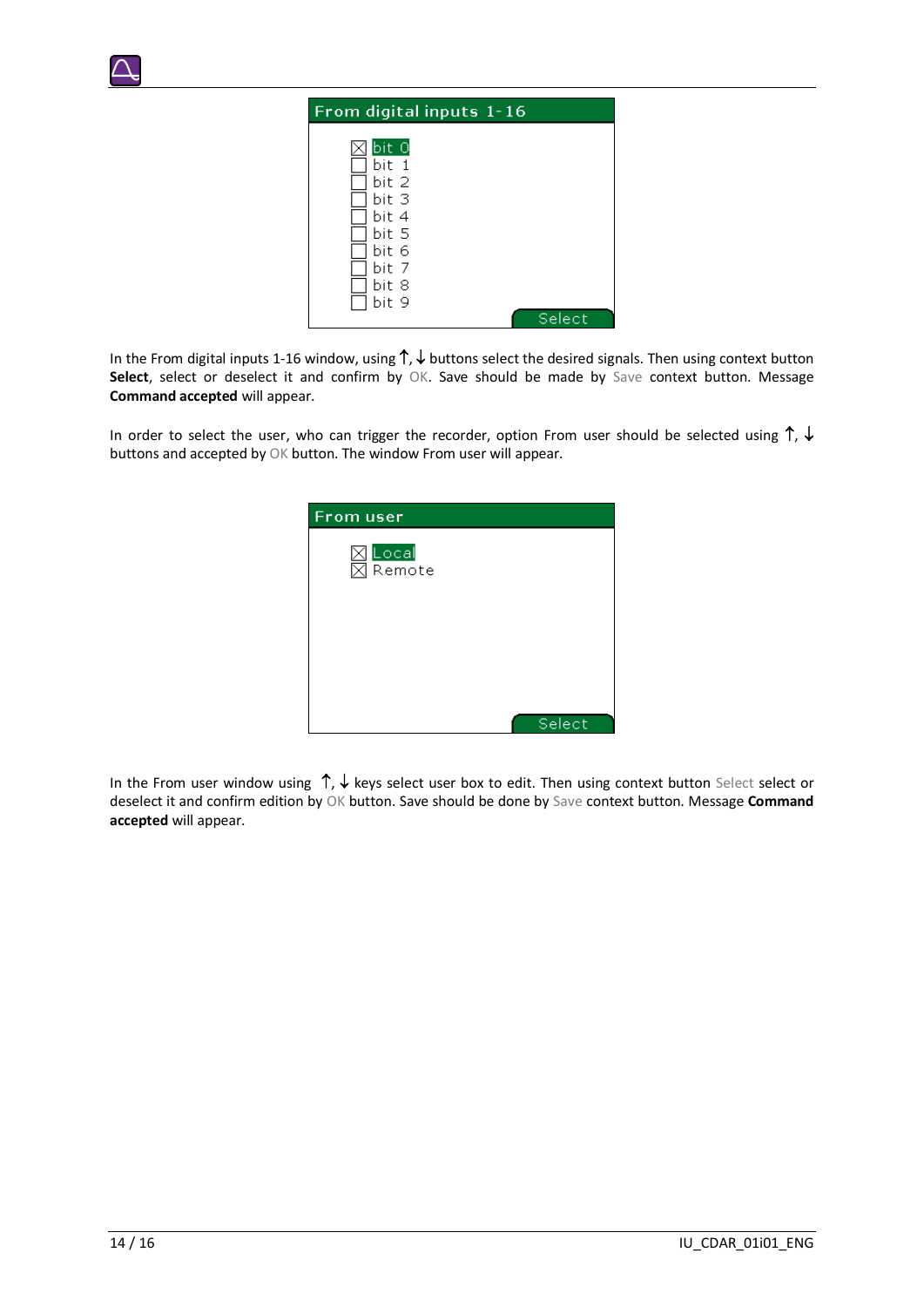# <span id="page-14-0"></span>**6. Reading stored sectors**

Stored sectors can be read by using ELF application. To do this disable the recorder. Next in the ELF application, open the Criterion Recorder window (Tabs/Criterion Recorder) and open the window with commands from menu Data/Commands. Then select the sector number to read and push the Read sector button.

| Edytor Funkcji Logicznych [ Licencja serwisowa ]                                                                                                                                                                                                                                                                                                                                                                                       |                                                                                                                                                                                                                                                                                                                                                                                                                                                                                                                                                                                                                                                                                                                                                                                                                                                                                                                                                                                                                                                                                                                                                                                                                                                                                          |                                                                                                                                                                                                                                                                                                                                                                                                                                                                                                                                                                          | $\Box$ D $\times$ |
|----------------------------------------------------------------------------------------------------------------------------------------------------------------------------------------------------------------------------------------------------------------------------------------------------------------------------------------------------------------------------------------------------------------------------------------|------------------------------------------------------------------------------------------------------------------------------------------------------------------------------------------------------------------------------------------------------------------------------------------------------------------------------------------------------------------------------------------------------------------------------------------------------------------------------------------------------------------------------------------------------------------------------------------------------------------------------------------------------------------------------------------------------------------------------------------------------------------------------------------------------------------------------------------------------------------------------------------------------------------------------------------------------------------------------------------------------------------------------------------------------------------------------------------------------------------------------------------------------------------------------------------------------------------------------------------------------------------------------------------|--------------------------------------------------------------------------------------------------------------------------------------------------------------------------------------------------------------------------------------------------------------------------------------------------------------------------------------------------------------------------------------------------------------------------------------------------------------------------------------------------------------------------------------------------------------------------|-------------------|
| Plik Widok Zakładki Narzędzia Pomoc<br>四<br><b>RX</b><br><b>D</b> & *                                                                                                                                                                                                                                                                                                                                                                  |                                                                                                                                                                                                                                                                                                                                                                                                                                                                                                                                                                                                                                                                                                                                                                                                                                                                                                                                                                                                                                                                                                                                                                                                                                                                                          | lø<br>Rozłacz: M710P 09 00                                                                                                                                                                                                                                                                                                                                                                                                                                                                                                                                               |                   |
| a x<br>Projekt                                                                                                                                                                                                                                                                                                                                                                                                                         | <b><sup>111</sup> Rejestrator zakłóceń XI</b><br><b>ARC</b> Teksty<br>Nastawy <sup>1</sup>                                                                                                                                                                                                                                                                                                                                                                                                                                                                                                                                                                                                                                                                                                                                                                                                                                                                                                                                                                                                                                                                                                                                                                                               | lФ<br>*Logika <sup>[2]</sup><br>Widok pola                                                                                                                                                                                                                                                                                                                                                                                                                                                                                                                               |                   |
| Profile w projekcie<br>Profile<br>Nazwa<br>Opis<br>E- M710P_09_00<br><b>Project name</b><br>P BUSBAR 05 00<br><b>P LINE 10 00</b><br>dok.pola - Bibloteki   Dilugika - Bibloteki<br><b>P_TRANS_06_00</b><br><b>P_TRANS_05_00</b><br><b>P_POWER_06_00</b><br>Profile nieznane w projekcie<br>Nazwa<br>Opis<br>Dogka - Uzyte blok<br>MUPASZ 710 plus SN_00001<br>Uzyte połączenia<br>$\blacktriangle$<br>$\overline{\phantom{a}}$        | Dane Widok<br>●●●●●●●<br><b>Import</b><br><b>Export</b><br>Wartość<br>Raport<br>kłóceń<br><b>Odbierz</b><br>Cykliczny<br>þcy<br><b>D</b> Wyślij<br>zwalania<br>Jednokrotne<br>ektorów<br>Polecenia<br>5.<br>edzenia [s]<br>1.00<br><b>Dane analogowe</b><br><b>Dane cyfrowe</b><br>Zdarzenia<br>E Wyzwalanie rejestratora<br>Od spadku U [Un]<br>0.00<br>Od spadku U0 [Ufn]<br>0.00<br>Od spadku I [In]<br>0.00<br>Od spadku I0 [IOn]<br>0.000<br>Od wzrostu U [Un]<br>2.00<br>Od wzrostu U0 [Ufn]<br>2.00<br>Od wzrostu I [In]<br>60.00<br>Od wzrostu I0 [IOn]<br>5.000<br>Od spadku wartości<br>none<br>Od wzrostu wartości<br>none<br>Od wejść cyfrowych 1-16<br>none<br>Od wejść cyfrowych 17-32<br>none<br>Od wyjść cyfrowych 1-16<br>none<br>Od wyjść cyfrowych 17-32<br>none<br>Od weiść optycznych 1-8<br>none<br>Od użytkownika<br>Lokaine   Zdaine<br><b>E</b> Informacje o rejestratorze<br>E Stan rejestratora<br>Zablokowany<br>Stan pracy<br>6.55<br>T rejestracji sektora [s]<br>2000<br>Próbkowanie [Hz]<br>Sektory<br><b>El Sektor 1</b><br>Stan sektora<br>Dostepny - zapisany<br>Długość sektora<br>157212<br>Indeks pocz. danych w sekt.<br>84864<br>Format danych analogowych<br>Format danych cyfrowych<br>Próbkowanie [Hz]<br>2000<br>Przyczyna<br>Od użytkownika | U1 [V]   U2 [V]   U3 [V]   U0 [V]   I1 [A]   I2 [A]   I3 [A]   I0 [A]<br>Wejścia 1-16   Wejścia 17-32   Wyjścia 1-16   Wyjścia 17-32   Wejścia optyczne 1-8<br>Zmiana parametrów   Usuwanie sektorów   Zmiana stanu   Wyzwalanie refestratora<br>$\vert x \vert$<br><b>D</b> Polecenia DAR<br>Sektor<br>Zablokut<br>œ<br>$1 -$<br>odblokuj<br><b>Odczytaj</b> sektor<br>AL Zapisuj<br>Skasuj wszystkie sektory<br>Zamknij<br>U1 [V]   U2 [V]   U3 [V]   U0 [V]   I1 [A]   I2 [A]   I3 [A]   I0 [A]<br>Wejścia 1-16   Wejścia 17-32   Wyjścia 1-16   Wejścia optyczne 1-8 | ≖                 |
| Informacia                                                                                                                                                                                                                                                                                                                                                                                                                             |                                                                                                                                                                                                                                                                                                                                                                                                                                                                                                                                                                                                                                                                                                                                                                                                                                                                                                                                                                                                                                                                                                                                                                                                                                                                                          | a x<br>Właściwości błoku                                                                                                                                                                                                                                                                                                                                                                                                                                                                                                                                                 | <b>B</b> X        |
| Konsola<br>Kompilator<br><b>CONTRACTOR</b><br>Stany OK<br>Rejestrator zakłóceń OK<br>Rejestartor kryterialny OK<br>Analizator jakości energi OK<br>Diagnostyka wyłacznika OK<br>Dziennik systemowy OK<br>Zarzadzanie użytkownikami OK<br>Otwieranie projektu ZAKOŃCZONE<br>Automatyczne logowanie do urządzenia za pomocą klucza licencji: OK<br>Odczyt całego zasobu DAR<br>Odczyt sektora CDAR - Wysyłka polecenia do urzadzenia  OK |                                                                                                                                                                                                                                                                                                                                                                                                                                                                                                                                                                                                                                                                                                                                                                                                                                                                                                                                                                                                                                                                                                                                                                                                                                                                                          | Parametry Zdarzenia<br>Ogólne  <br>Komentarze<br>$\blacktriangle$<br>Referencia:<br>Wersta:<br>Numer instancji 0 - Kolejność 0 - -<br>Podstawa nazwy<br>Widoczność-<br>V Nazwa   Szczegóły   Nastawy   Inne   Opis<br>ᅬ<br>Nazwa:                                                                                                                                                                                                                                                                                                                                        |                   |

*Fig. 6.1. Reading the recorded sector using ELF application.*

Read sector is saved in \*.dat, \*.cfg files in Comtrade format. The visualization of the saved waveforms can be done by FaultViewer application or by the ELF software.